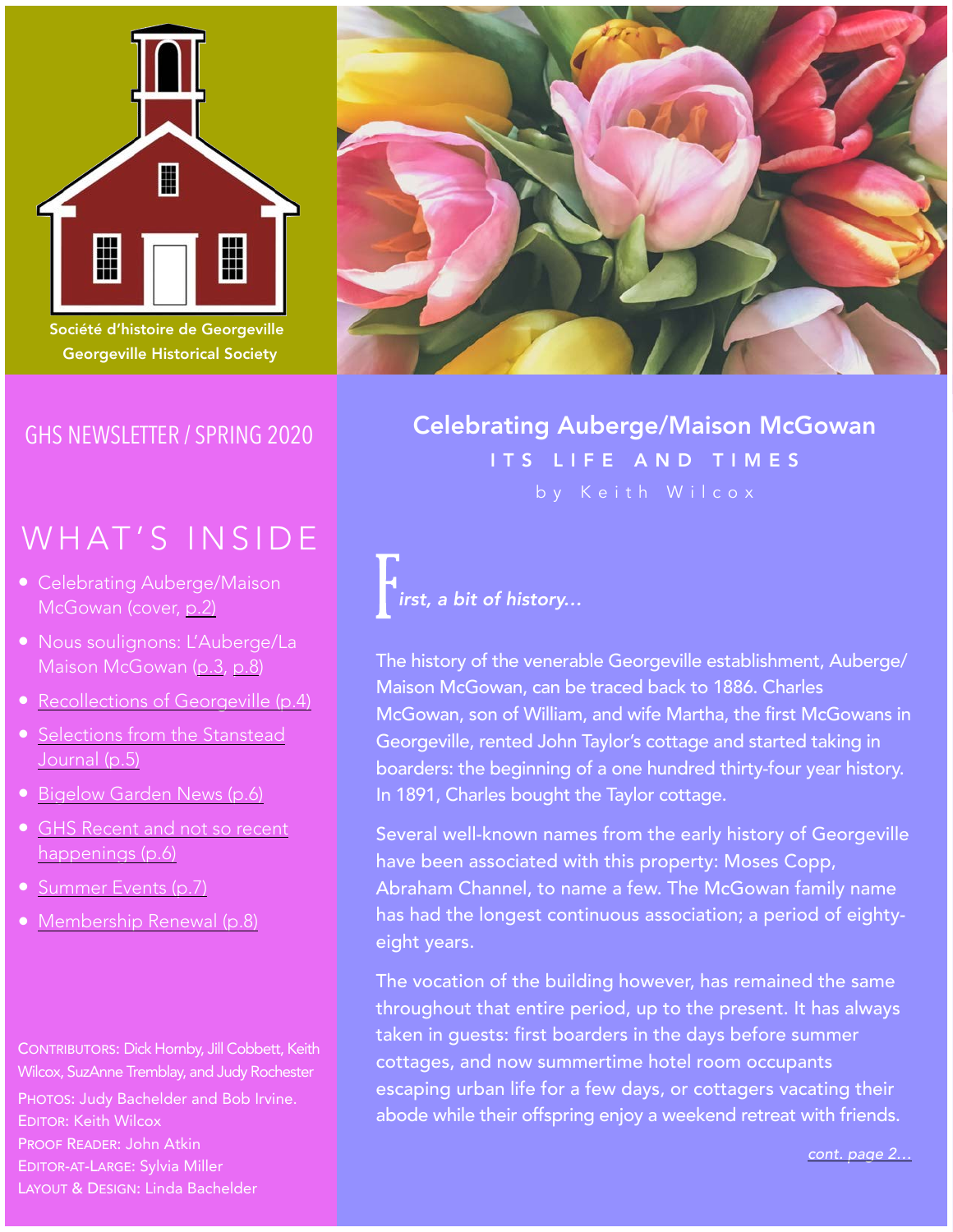<span id="page-1-0"></span>In its heyday, 1933 until the early 1970's, it was primarily known as a fishing lodge - one that played host to a variety of prominent people from both sides of the US/Canada border: businessmen, doctors, and famous hockey players such as Maurice Richard, and others from those teams and that era.

It was also a gathering place for equally well-known locals. In the early 1950's, in the old kitchen, people would congregate to watch

hockey games in grainy black and white on the only television in the village.

You could also usually find a game of poker, canasta or 500. In short, it was a place where people felt at home, sharing company and conversation, a warm friendly place, a real center of the community.

After Heritage Georgeville Inc. took

over in the early 1990's, the focus shifted to the terrasse. Boarding fishers and guiding them to the prime spots on the lake as Henry McGowan "the fisherman's fisherman" once did, was no longer the primary vocation.

Rooms are still available, but the main attraction is the exceptional view - one of the best in the country offered by the wonderful outdoor location overlooking the lake. It is a fine place to enjoy a meal and a drink, refreshed by the cool daytime summer breezes or, equally pleasant in the evening, after sunset, sheltered by tent-like curtains and warmed by heaters strategically

placed throughout. Once again, a gathering place, but this time for a wider crowd: locals, weekenders, and people from elsewhere, but nearby.

In recent years Quebec's Régie du Bâtiment has been threatening to close the McGowan. This 1894 structure needs major, costly renovations. Two members of the Board of Heritage Georgeville Inc. have proposed rebuilding the McGowan, retaining its current function, with rooms to rent and a



restaurant, both open year-round, and a terrasse in the summertime, and a couple of apartments to attract permanent residents.

These ambitious plans are not a done deal. Several derogations from Municipal regulations are required. The original plan was to have the new McGowan open for the summer of 2021, but given the uncertainties of the COVID-19 pandemic, combined with the normal delays in getting the necessary approvals, finding a contractor and actually getting the work done, who knows how long all that might take. But the backers seem serious and determined.

In the meantime, before the McGowan closes, let's celebrate its history August 12, noon to 3 pm, Auberge McGowan: Honouring its history by sharing its stories.

The Georgeville Historical Society is inviting all members to join us for lunch, on Wednesday, August 12th on the terrasse of Auberge McGowan, from noon to three in the afternoon. We have space set aside just for us.

*There will be a set menu, with three choices, the same fixed price for each choice, with tip and drinks not included. The details regarding menu choices and the price have yet to be worked out.* 

> We are also inviting those in attendance to bring with them memories and mementos of experiences they had at Auberge McGowan over the years. Any story is welcome: funny, sad, poignant, uplifting; anything that reflects a time in the history of this iconic

Georgeville institution.

Ideally, attendees should consider writing these down. We would like to fill a memory book that if the developers of the McGowan project agree, might be made available for future guests to peruse. It is important that no one forget what this place has meant to the history of our village.

*(The description above is what we had originally planned. Unfortunately, the corona virus had other ideas. We are working on a modification of this plan. For more details see [page 7.](#page-6-0))*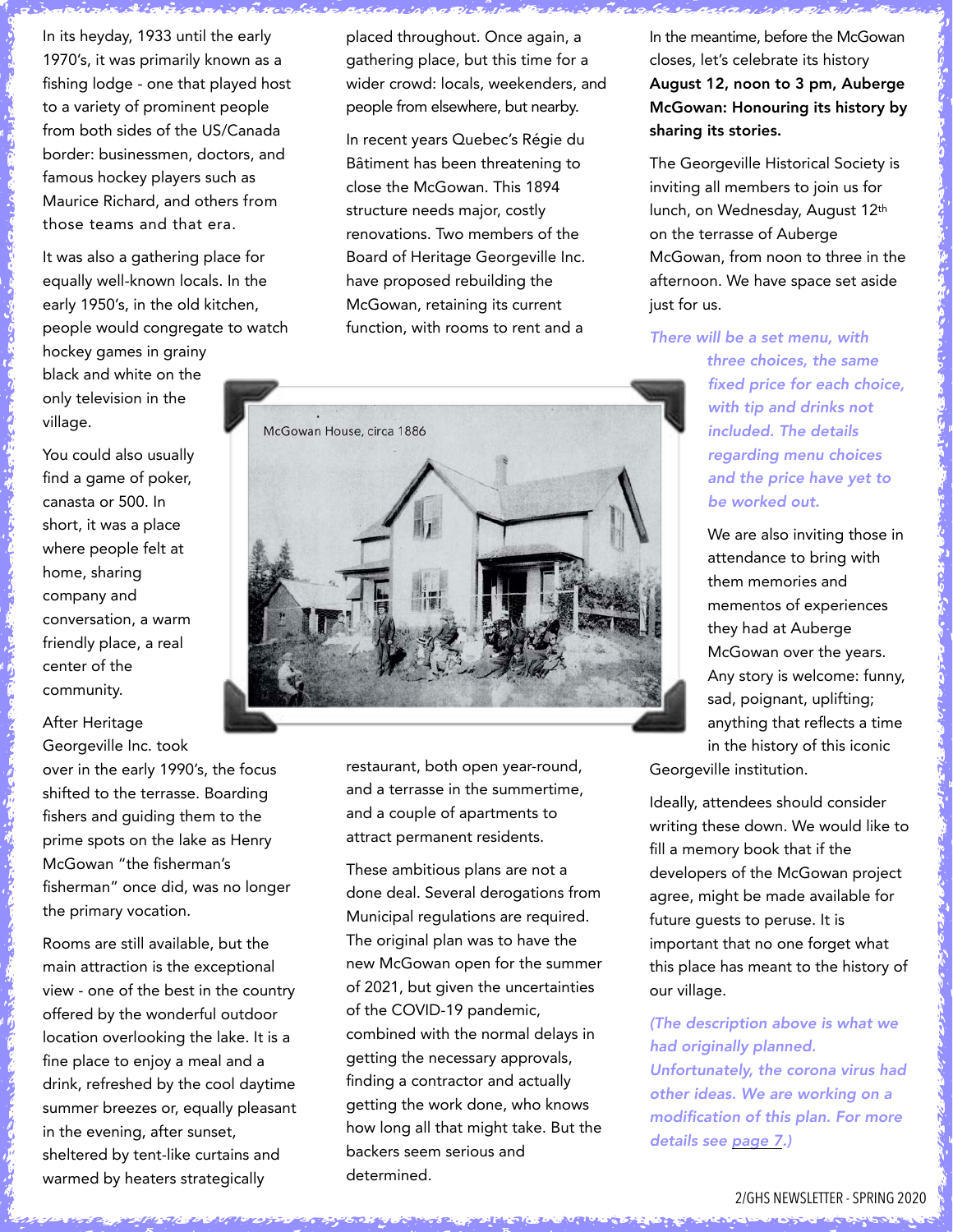### <span id="page-2-0"></span>Nous soulignons: L'Auberge/La Maison McGowan SON HISTOIRE ET SES MOMENTS Keith Wilcox

(Traduit par SuzAnne Tremblay)

# *Il était une fois...*

L'histoire du vénérable établissement qu'est l'Auberge/La Maison McGowan débute en 1890. Charles McGowan, fils de William et de son épouse Martha, le premier McGowan à s'établir à Georgeville achète le chalet de John Taylor et commence à prendre des pensionnaires. C'est le début d'une histoire qui dure depuis cent trente ans.

Plusieurs noms réputés de la jeune histoire de Georgeville sont associés à cette propriété, incluant les Moses Copp et Abraham Chanel pour n'en nommer que quelques-uns. Le nom de famille McGowan en couvre la plus longue période, soit quatrevingt-quatre années consécutives.

La vocation de cet établissement demeure toujours la même durant toute cette période et jusqu'à présent. Il y a toujours présence d'invités: des pensionnaires avant l'arrivée des chalets d'été et plus tard un petit hôtel estival pour gens en quête d'évasion des centres urbains pour quelques jours. À l'occasion, des résidents de chalets d'ici laissent également la place à leurs enfants pour des weekends avec des amis.

Dans ses années de gloire, soit de 1933 jusqu'au début des années 1970, l'établissement a la réputation d'une pourvoirie, abritant des gens proéminents en provenance des deux côtés de la frontière canadienne et américaine. Des gens d'affaires, des médecins, des joueurs de hockey de la trempe de Maurice Richard et autres joueurs de ces équipes de l'époque.

Il sert également de place de rencontre pour les gens bien connus du village. Au début des années 50, dans la vieille cuisine, on se rassemble pour regarder des parties de hockey sur écran neigeux, en noir et blanc, sur la seule télévision au village.

On peut également s'y attarder pour y jouer une partie de poker: Canasta ou 500. Bref, un endroit où les gens se sentent chez eux, en bonne compagnie pour y jaser, un endroit chaleureux et convivial, un endroit pivot de la communauté.

Arrive l'acquisition par Heritage Georgeville au début des années 1990, où la terrasse devient alors le focus de l'établissement. Les pensionnaires-pêcheurs qui venaient se faire guider vers les lieux prolifiques du lac par Henry McGowan (le pêcheur des pêcheurs) ne font plus partie de la vocation d'origine.

Des chambres sont encore disponibles, mais l'attraction principale est la vue exceptionnelle l'une des meilleures au pays - de par sa position sur le lac. C'est un endroit très bien pour y prendre un repas et un verre, profiter d'une brise d'été rafraîchissante le jour ou en soirée, après le coucher de soleil. On s'y voit protégé par des toiles-rideaux et, au besoin, tenus au chaud par des appareils de chauffage stratégiquement disposés. Encore une fois, l'établissement demeure un endroit de rencontre, mais cette foisci pour un groupe élargi: des gens de la place, des weekenders, des gens de localités tout près.

Plus récemment, la Régie du Bâtiment du Québec menace de fermer l'édifice McGowan. Cette structure de 1890 est en grand besoin de réparations majeures et dispendieuses. Deux des membres d'Heritage Georgeville proposent de rebâtir l'édifice McGowan, d'en conserver sa fonction courante en incluant des chambres à louer et un restaurant - ouverts à l'année. La terrasse serait maintenue durant l'été et deux appartements seraient prévus pour attirer des résidents permanents.

Ce plan très ambitieux ne s'effectue pas du jour au lendemain. Plusieurs dérogations municipales sont requises. Le plan original propose que le "nouveau McGowan" ouvre ses portes à l'été 2021, mais devant les incertitudes de la pandémie de COVID-19, les délais normaux d'approbations de tout genre, le choix d'un entrepreneur et la mise en marche des travaux comme tel - cette ouverture peut tarder. Les endosseurs de ce projet n'en sont pas moins sérieux et plus que déterminés.

Entretemps, et avant que le McGowan ferme ses portes, célébrons son histoire:

Ce qui nous amène au 12 août, 2020...

La Société d'histoire de Georgeville invite tous ses membres à se joindre pour le lunch le mercredi, 12 août, de 12h à 15h, sur la terrasse de l'Auberge McGowan. Un espace est réservé pour nous à cet effet.

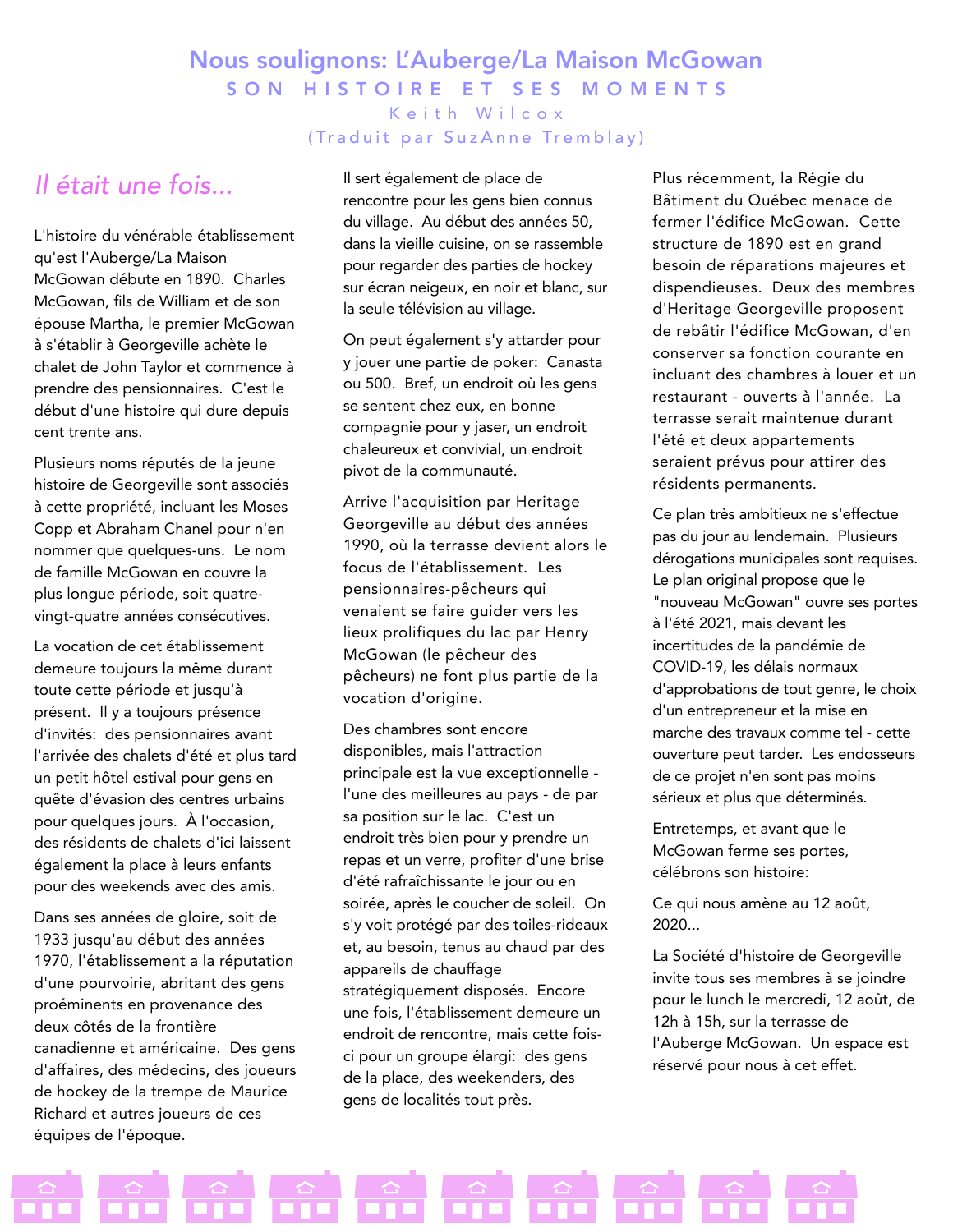# <span id="page-3-0"></span>RECOLLECTIONS GEORGEVILLE

*"Fond remembrances of growing up in a village we all love, and of a few of the people who shared our times".* 

*— Dick Hornby, Winter 1996* 

Almost a quarter of a century ago, long-time Georgeville resident Dick Hornby, sent the Georgeville Historical Society his memories of growing up in Georgeville. Dick and his recently deceased wife Georgina, once owned "The Village Store", located on the site of "The Studio". For some unknown reason his memories were never published. Thanks to the work of Judy Bachelder, our archivist, they were recently uncovered.

So, Dick, please accept my apologies. These should have appeared in our newsletter much sooner.

In this and subsequent issues we will be publishing excerpts from Dick's reminiscences. And we would like to invite others, no matter how old or young they are, to share stories about life from an earlier time in our fair village.

So, here is Chapter One of Dick Hornby's recollection of his life in Georgeville seventy to eighty years ago.

#### Early Days

Father joined the army in 1939 and shortly thereafter World War II became very real to our family. We had been living on the banks of the Saint Lawrence River, near Morrisburg, Ontario, but father's departure necessitated a move to my grandparents, Dan and Matty Ramage's home in Georgeville Quebec.

by **Dick Hornby**

They lived in the large farmhouse on the J.B. Woodyatt Estate, called Hawthorden. *(This estate is the presentday location of the Desmarais property on chemin Georgeville.)* My very first recollection of Hawthorden was the unceremonious greeting I received from the farm dogs Fritz and Chum, who proceeded to remove the seat of my pants as soon as I set foot in the door. Grandfather Ramage soon came to my rescue, limiting the damage to my pants, and thankfully sparing other areas.

Mr. Woodyatt, who was known as "J. B.", was a large, portly man, most impressive in his shorts, long white socks, Oxford shoes, short sleeved shirt, arms folded, surveying his domain. He owned a lovely riding mare named Dolly. My uncle Matthew had the pleasant responsibility of exercising Dolly. He had a beautiful western saddle and was a sight to see when riding Dolly around the countryside.

J.B. trapped fur-bearing animals to supplement his income and taught some of the mysteries of trapping. He also owned a foxhound and when he went hunting foxes, he allowed me to trail along. You cannot believe the miles that dog would cover in a day! My short legs were taxed to the limit to keep up, but I loved every minute of it and would never pass up a chance to go!

1940-1955

Gordon McGowan owned a barn, long since torn down, located in close proximity to Cedar Cliff Hotel, Bachelder's Garage, and Grainger's Store. For whatever reason that barn was always a haven for skunks. One day, Richard Bachelder, Elwood Hand and I decided to try out our newly acquired trapping skills on the skunks. Imagine our dismay the following morning when we discovered three foul smelling skunks in our traps! Our households were not impressed. The skunky smells seemed to take forever to dissipate. Our ambition to become Hudson Bay Company suppliers was quickly put to rest.

Look for the next installment in our fall issue.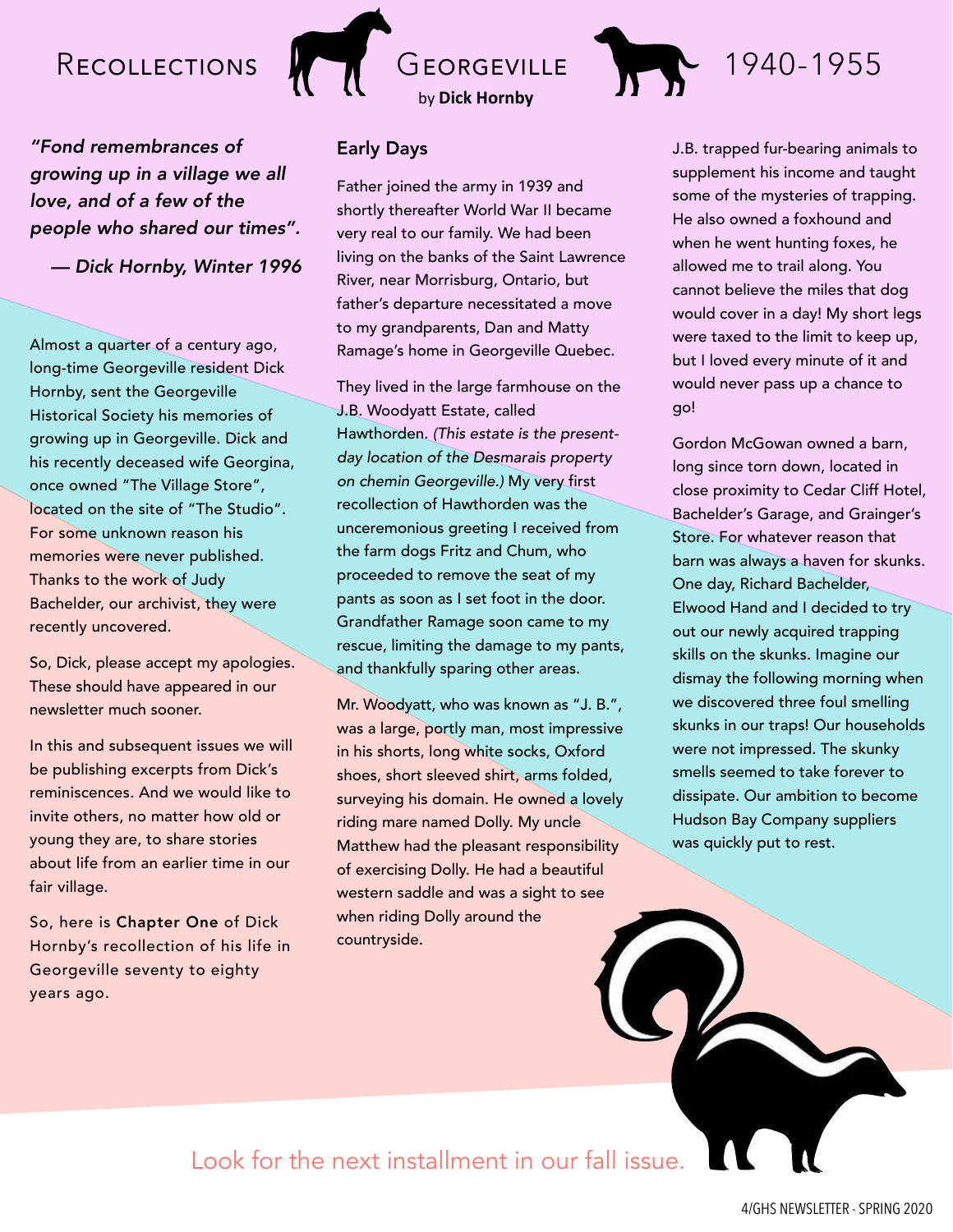#### <span id="page-4-0"></span>A pleasant surprise: Selections from the Stanstead Journal, 1903 - 1922 by Judy Rochester

#### PART ONE

In the Georgeville archives we have recently found, in John Boynton's meticulous handwriting, excerpts from the 1903 to 1961 editions of *The Stanstead Journal*. John appears to have gone through all the papers and copied out every item pertaining to Georgeville. Not so much births and deaths, though many of those are included but more happenings and current stories of the times.

He includes amusing anecdotes, such as the time the hearse being drawn in winter from Fitch Bay to Georgeville got stuck in the snow. The team had to be released and the hearse pulled by hand for two miles.

In 1909 the villagers had a pet deer, "Fanny", kept in what we now call the park. A year later there was much concern because their deer was ill.

One late night, 3:00 a.m., a little baby was found on the Sylvester's doorstep. It looks from John Boynton's added notes that the baby was adopted and brought up as Iva [or Ivy?] Sylvester, who married M. Hatch, and died in 2007.

All these notes have now been entered into our archive's computer. Any members of long-time local families who would like to examine their roots and presence in this community, simply must enter their name and the items related to that name will pop up. Examples include families Leney, Packard, Camber, Williams, Sheldon, and many, many others one might wish to research.

The same applies to the well known "houses" – Fernbank, Edgewood, Belmere, Glenbrooke, Grangehurst, Lake Hall, Tanglewood, Mossy Ledge - and many more.

There is much about who lived where in the village houses. To make it easier for us to identify the houses, John Boynton has added the person occupying or owning the house during his time, and in many cases, we have added the current names. Probably the most frequently mentioned house is that now owned by Currie Dixon – it was a parsonage, boarding house, summer rental, and changed ownership many times.

By 1913 many items start to appear about visitors: July 31, *"Cedar Cliffs, both house and cottage, are filled with summer guests. They are unable to accommodate many more. There is a great need of a good up-to-date hotel here. If somebody would only build one, they could soon fill it with guests."* 

In 1914 the notes suddenly show separate listings from MAGOON POINT. It seems that a correspondent must have reported to the Journal from Magoon Point in addition to the one from Georgeville.

Only in his notes for August 13, 1914, does John Boynton include news from other towns – specifically their reports or reactions on the outbreak of WWI.

The years 1914 to 1918 show John Boynton's interest in wartime happenings. He has highlighted all the military notes for the World War years – specially the many items showing the numbers enlisted from Georgeville and the many fund-raising efforts of the community.

There are dozens of little anecdotes, historical, amusing, or both.

Our archives are currently closed, but when they reopen, anyone can drop by on a Saturday afternoon, between 1 and 4. The collection of these excerpts are all printed and ready for you to browse in a three-ring binder. They are also on the library computer, where it is easy to search a particular topic.

We owe a huge thanks to John Boynton for the hours of research and knowledge it took to assemble this wonderful collection.

Editor's Note: *We owe also a huge debt of gratitude to Judy Rochester, the author of this piece, for the work she did transcribing all of John Boynton's written notes. It was a monumental task, one which gives us a wonderful research tool nicely cross referenced and accessible to all.* 

*On another note, it is interesting that there were no references to lives lost to the Spanish flu, our last major pandemic before COVID-19, that took anywhere between ten and fifty million lives worldwide, more than died in World War I.*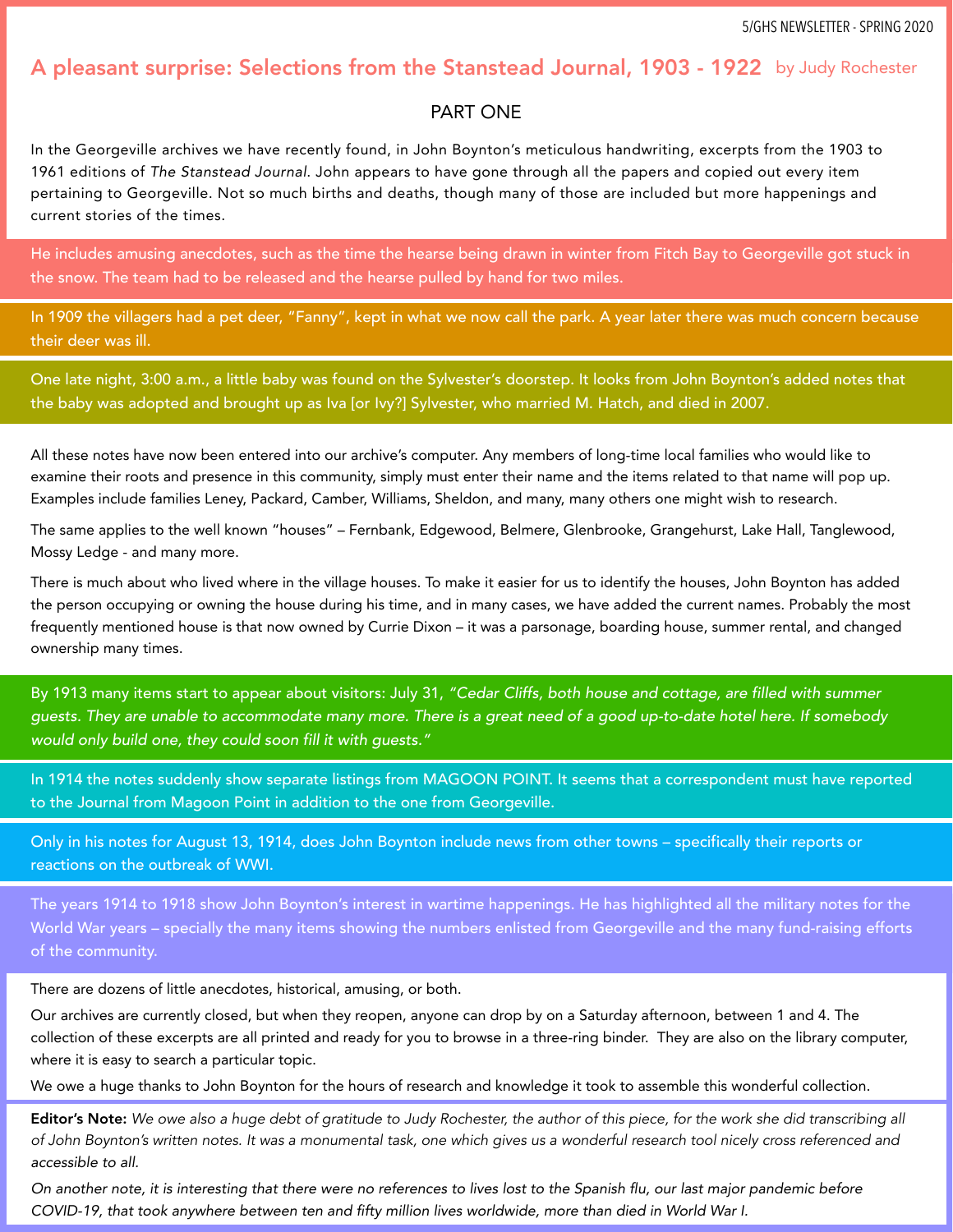#### <span id="page-5-0"></span>An urgent message concerning the Bigelow Garden

It is with great disappointment that I am writing to inform you that, as part of our response to COVID-19, our little garden has been closed to visitors for the foreseeable future. After discussion with Keith Wilcox, the president of The Georgeville Historical Society, it was agreed that we should take this action.

While it is early days, when the weather warms up, those volunteers who wish to work in the garden might be able to do so in groups of two.

Now that the Christmas tree has been removed there are daffodils poking up underneath which is cheery from a distance!

In the meantime, I hope that everyone is beginning to see a few bits of greenery in their gardens and are staying healthy.

**XW GANGE XW CANGO XWA** 

— Jill Cobbett

**NOW WAS INTERESTED** 

#### **Our headquarters at "The Loft" is** currently closed until further notice

Normally on most Saturday's, between 1 and 4 pm, you can find Judy Bachelder at The Loft - the spacious upper floor of the carriage house located behind 4665 Georgeville Road. When we reopen, if you wish to drop off an artefact, do some research, or just chat, Judy, or someone from our Board, is usually there.

# GHS RECENT AND NOT SO RECENT **HAPPENINGS**

*GHS Heritage Minutes* . Anyone who has dined at Café Triticeus lately may have noticed several GHS Promo Cards. These are small plasticized cards placed on the tables at Janet's diner. Each contains a GHS Heritage Minute: a vignette, a snippet of Georgeville's history, written by Steve Moore and designed by SuzAnne Tremblay, our newest Board member. SuzAnne has a background in marketing. Her experience and talent have been a major benefit to our society. Next time you are at Janet's, take a look. Each story is fascinating. This summer, if it reopens, you should also see these Heritage Minutes at the Auberge McGowan as well.

*And, if you want to get involved in the historical society, be sure to join. We are always looking for new, interested members. For more information, see the back of this newsletter.* 

**Hill Cemetery Clean-Up**  $\cdot$  In the early days of our history it was common for families to bury their deceased members right on their property. Over time the original families moved away; there was no one to maintain the burial sites, and they deteriorated. Tombstones fell over or were hidden by vegetation accumulated over time. We have had a tradition in the GHS of volunteering to try to restore some of these sites.

The descendants of some of Georgeville's founding families are buried at the Hill Cemetery. It is an important location. Last summer a small dedicated group of Society members spent part of a day cleaning it up.

*Bravo and thanks to Judy Bachelder, Maureen Cameron, John Atkin, Martin Bosch, Diane Partington, Christian Hurlow, and Nancy Sullivan for all their hard work.* 

*GHS on Facebook* . Yes, we now have a Facebook page. First Twitter and now Facebook. Who said you can't teach an old dog new tricks:

[facebook.com/GeorgevilleHistoricalSociety](http://facebook.com/GeorgevilleHistoricalSociety)

You can also find us on Twitter:

[GeorgevilleHis1](http://twitter)

6/GHS NEWSLETTER - SPRING 2020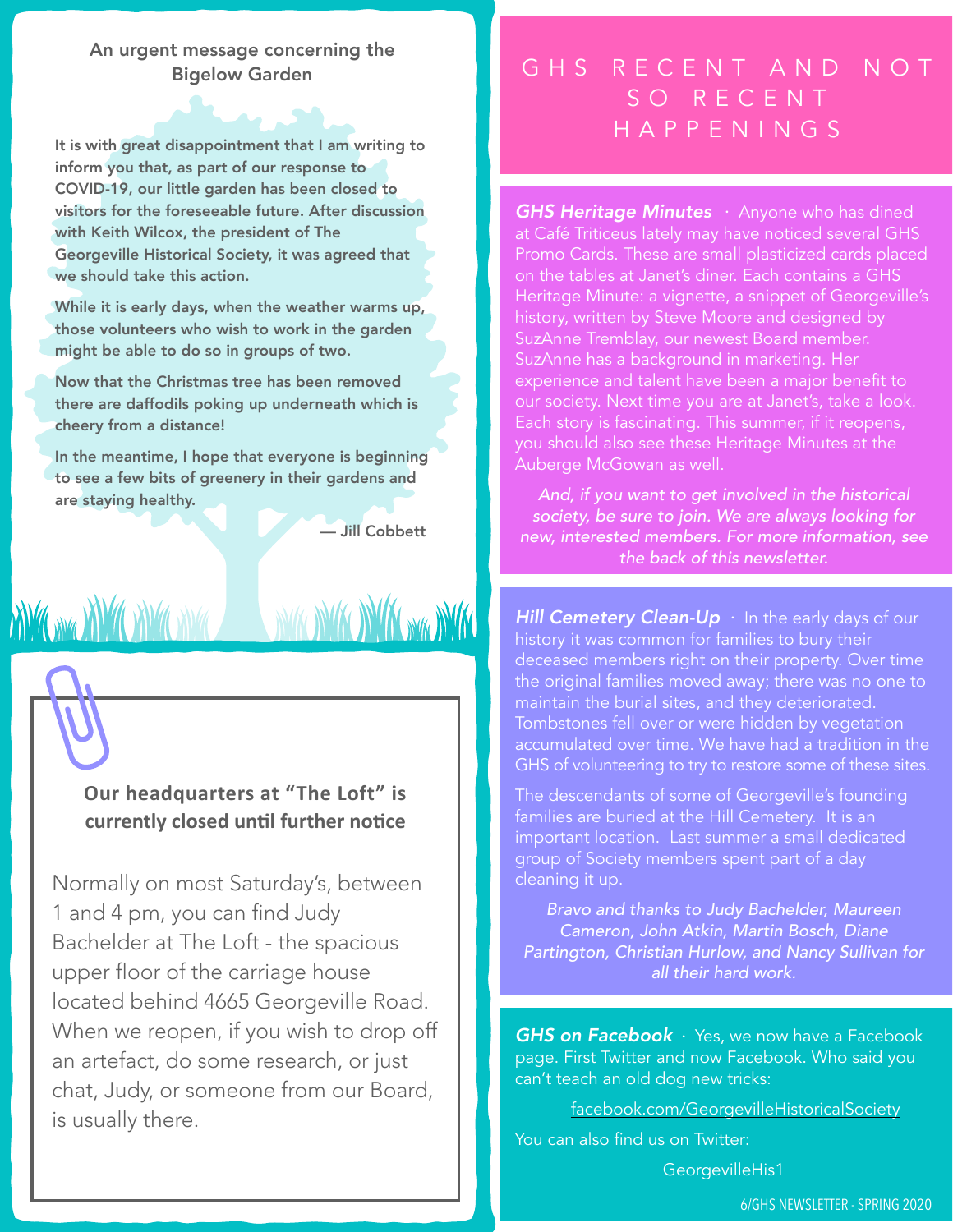<span id="page-6-0"></span>

As I write this, I think it is fair to say that our summer program will have to be modified. Please check "What's On" for updated information. If you don't get this community newsletter, email Judy Bachelder at [judy.bachelder@gmail.com](mailto:judy.bachelder@gmail.com) to get on her contact list.

#### THIS YEAR'S CANADA DAY PARADE WAS SCHEDULED FOR SATURDAY JUNE 27 AT 1 PM.

The Community Association of Georgeville is looking at safe alternatives, but nothing has been decided as of this writing.

#### THE GHS AGM CURRENTLY SCHEDULED FOR JULY 5TH AT 1 PM, AT THE MURRAY MEMORIAL HALL WILL NOT TAKE PLACE AS ORIGINALLY PLANNED.

Taking our inspiration from Canada's House of Commons, we are looking at ways of having a virtual AGM. Martin Bosch's talk on the Thomas Merton Center will take place in July 2021, we hope.

#### THE GHS "GREAT HISTORICAL CHALLENGE, TAKE 2", WAS ORIGINALLY SCHEDULED FOR JULY 15TH, AT 10 AM. WE WERE GOING TO MEET IN THE PARKING LOT OF THE COMMUNITY CENTER.

Last year, when we ran this challenge, the weather was threatening and unpredictable. Due to this uncertainty, we had very few participants. We were planning to run it again, but we are currently studying alternate safe ways to organize this fun event.

1.

2.

3.

4.

Once we have finalized the details they will be posted on "What's On" as well as on our Facebook page, our web site and on Twitter.

Last year's winners can be seen in the photo to the right. If we find another way to run this, they will be disqualified from participating. So please remember their smiling faces.

![](_page_6_Picture_11.jpeg)

From the left we have Christian Hurlow, Steven Moore, Judy Land, Maureen Cameron, Judy Bachelder, and Karen Smith. Bob Smith, who was part of the Challenge, took the photo. Thanks Bob.

AUBERGE MCGOWAN: HONOURING ITS HISTORY BY SHARING ITS STORIES. THIS LUNCHEON WAS ORIGINALLY SCHEDULED FOR AUGUST 12TH, FROM NOON TO 3 PM, *BUT IT HAS BEEN CANCELLED*. EVEN IF RESTAURANTS WERE TO RE-OPEN, THEY WOULD IN ALL LIKELIHOOD ONLY BE AT HALF CAPACITY.

However, we would still like to encourage people to share their stories and memories, of Auberge McGowan, ideally in writing. We will also be soliciting these through interviews. A memory book is still a possibility. We are looking at various ways we can use these, perhaps in conjunction with a virtual tour. Stay tuned for more information.

Any memories can be emailed to Keith Wilcox at [wkwilco46@gmail.com,](mailto:wkwilco46@gmail.com) or sent to 1160 chemin de Magoon Point, Georgeville Quebec J0B 1T0.